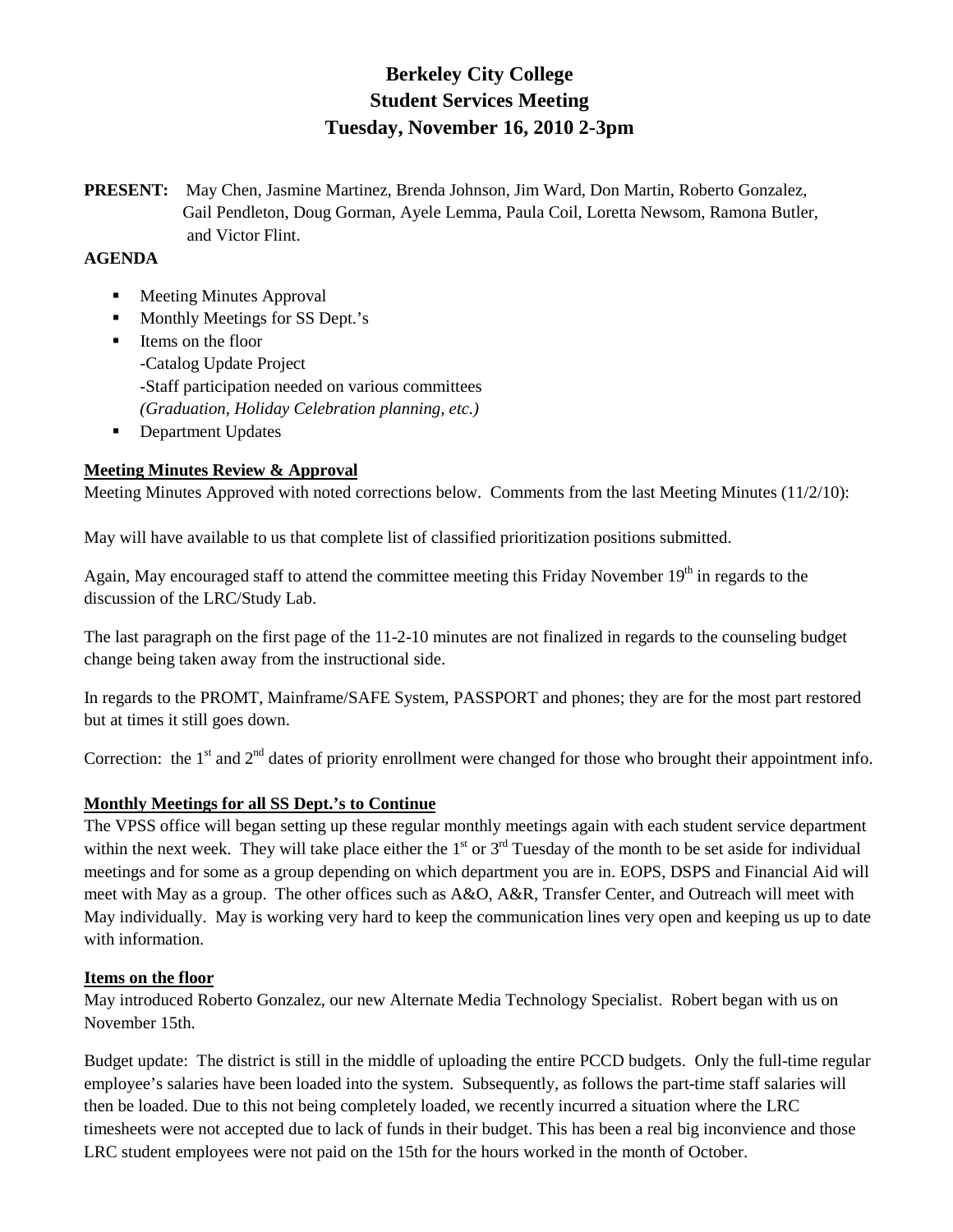There were also some flyers created and posted on campus stating that BCC will no longer have the Study PC Lab. This is not true and those flyers were removed. There has been uncertainty with the operation of the LRC/Study PC Lab. The Office of Instruction wasn't aware that there were funds allocated to the LRC; due to it not being loaded into the system yet. We are committed to paying those student employees who have incurred hours and will also cost out what the expense will be to continue this service for the remained of this term.

The LRC will be folded into Room 125 for the Study PC Lab. The Study PC Lab will now have to be supervised by our tutors. Our student's have strongly expressed their thoughts and concerns in regards to keeping this lab open. We have been asked to ensure our students that we are committed to keeping this service available for them. Once a decision is reached and a plan finalized this will be communicated to all.

Catalog Update Project: Student services across all four colleges have agreed to use the same language in the student services sections in the catalog. May ask that if you see something that needs updating or if you have input please forward it to this meeting for discussion. We will add this to our next meeting agenda to further discuss.

We need more participants to join the graduation committee. We would like to have an administrator participate, other department staff as well. Please contact Paula if you or anyone you know is interested in participating.

Holiday Celebration Planning: The Potluck will be on Tuesday, December  $14<sup>th</sup>$  at noon. This committee is still forming and in the beginning stage to plan this event. Jasmine and Jennifer are the co-chairs of this committee. Please contract them if you are interested. We welcome all faculty and staff.

## **Department Area Updates**

DSPS: Priority enrollment didn't go so well this semester, but DSPS was able to get through it. Doug and Joyce will be attending the conference in regards to counseling development.

VA: We did not get the Veterans LOVES Grant that we applied for.

Transfer Center: Paula has one final session next week for the personal statement workshops. Paula would like to invite staff to attend and listen to these students' essays. There is a student who is interested in starting a transfer club, this is his first semester; hopefully this will happen.

A&O: In full swing and fully booked with A&O's. The 19<sup>th</sup> of November Gail will be at a Laney Meeting and the leadership succession meeting.

Outreach: Harry LeGrande at UCB (Vice Chancellor) was scheduled to speak here to our ambassadors, but it happens to be the same day the 3 Chancellor finalists will be here. Therefore, this will have to be rescheduled. Betty Inclan is having a fundraising dinner in which the ambassadors will be participating as hosts/hostesses. The Ambassadors are scheduled for interviews with Mayor Bates, Assembly members Skinner, Hancock and Lee lee for this coming semester internship program. The Ambassadors are also working on filming two videos on the ambassador program and will promote it through YouTube & Facebook as a documentary of BCC's Ambassador Program. One concern that still remains today is the support and funding for the Ambassadors Program here at BCC. Although this program has been highly praised and recognized it is still lacking the funding support necessary for it to function. PCCD is trying to conform a grant called PATHWAYS and is asking for out of the box ideas.

EOPS: This Friday from 10-1pm in Room 421 CalWORKs is having a job fair that will have 25 employers participating. The CalWORKs program no longer has any funding left to support our students workers. Therefore, the employers this time have agreed to pay 100% of the internship for our students to work for them. CalWORKs is currently getting ready for an audit and will also be working on the programs plans for next year.